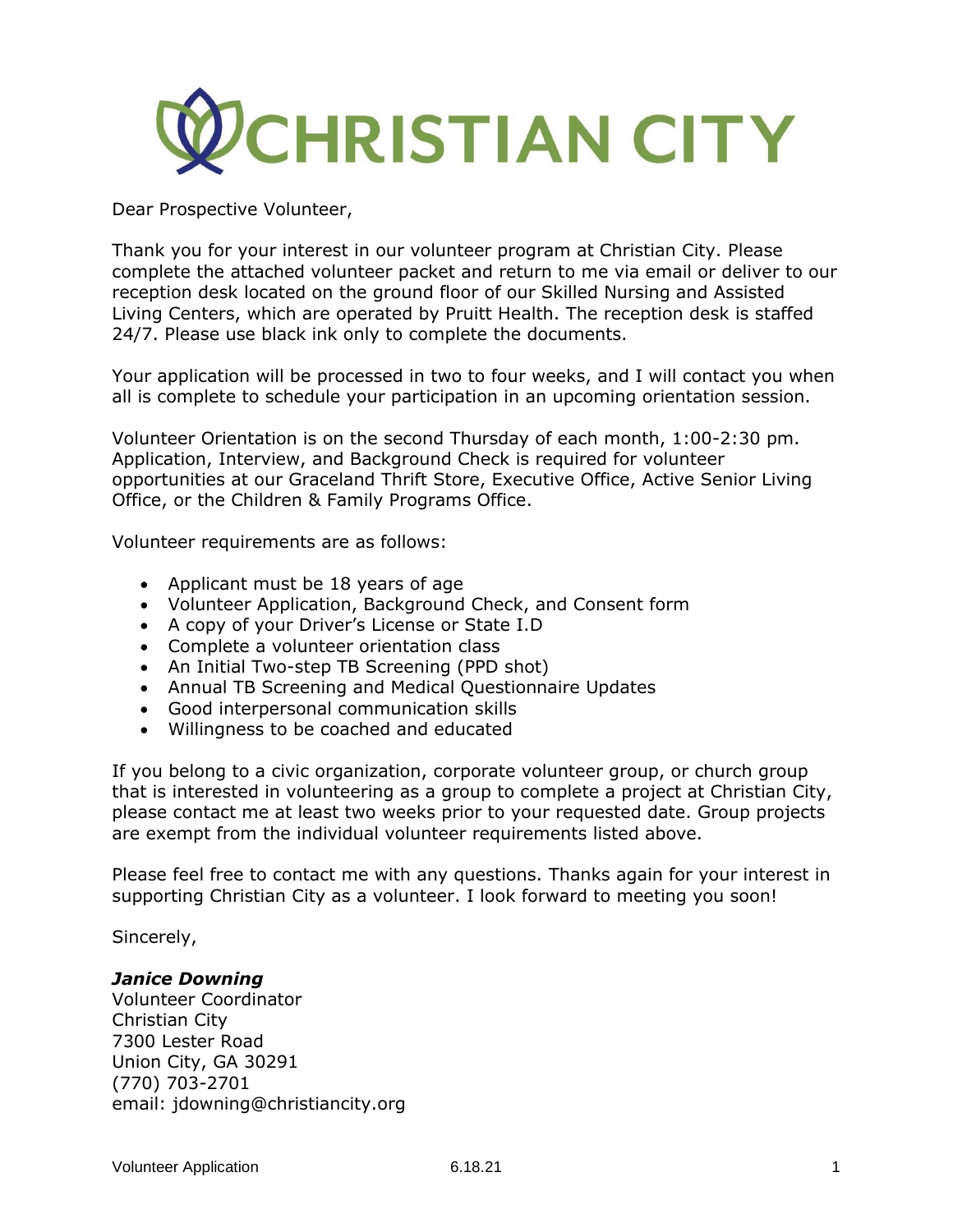# **WCHRISTIAN CITY Volunteer Application (Adult)**

| <b>Contact Information</b> |  |
|----------------------------|--|
| Name                       |  |
| <b>Street Address</b>      |  |
| City ST ZIP Code           |  |
| Home Phone                 |  |
| <b>Work Phone</b>          |  |
| <b>E-Mail Address</b>      |  |
| Date                       |  |

# **Availability**

During which hours are you available for volunteer assignments?

| Weekday mornings | Weekend mornings |
|------------------|------------------|
|------------------|------------------|

Weekday afternoons \_\_\_\_ Weekend afternoons

#### **Interests**

Tell us in which areas you are interested in volunteering

- \_\_ Spiritual Care
- \_\_\_ Clerical
- \_\_\_ Life Enrichment/Activities
- \_\_\_ Library
- \_\_\_ Goodie House Food Pantry
- **\_\_\_** Facilities Management
- **\_\_\_** Graceland Thrift Store
- \_\_\_ Dining Services

#### **Reference (other than family)**

| Name           |  |
|----------------|--|
| Relationship   |  |
| Phone          |  |
| E-Mail Address |  |

# **Special Skills or Qualifications**

Summarize special skills and qualifications you have acquired from employment, previous volunteer work, or through other activities, including hobbies or sports.